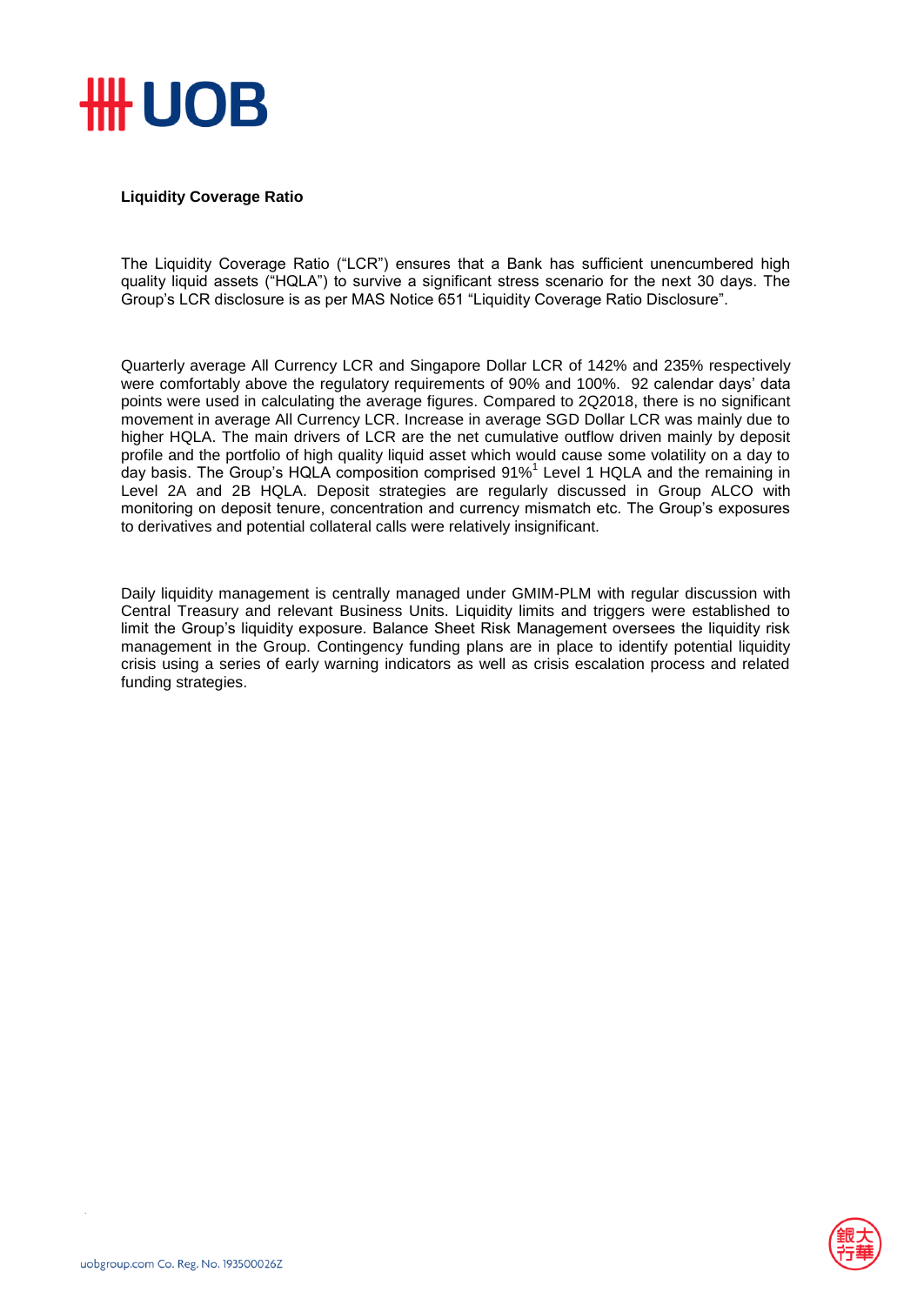

## **GROUP ALL CURRENCY LCR for 3Q2018**

|                 | (In SGD'm)                                                                                 | <b>Total Unweighted Value</b><br>Average | <b>Total Weighted Value</b><br>Average |  |  |
|-----------------|--------------------------------------------------------------------------------------------|------------------------------------------|----------------------------------------|--|--|
|                 | <b>HIGH-QUALITY LIQUID ASSETS</b>                                                          |                                          |                                        |  |  |
| $\mathbf{1}$    | Total high-quality liquid assests (HQLA)                                                   |                                          | 45,706                                 |  |  |
|                 | <b>CASH OUTFLOWS</b>                                                                       |                                          |                                        |  |  |
| $\overline{2}$  | Retail deposits and deposits from small business<br>customers, of which:                   | 111,435                                  | 9,782                                  |  |  |
| 3               | Stable deposits                                                                            | 22,233                                   | 1,112                                  |  |  |
| 4               | Less stable deposits                                                                       | 89,202                                   | 8,670                                  |  |  |
| $5\overline{5}$ | Unsecured wholesale funding, of which:                                                     | 106,420                                  | 57,847                                 |  |  |
| 6               | Operational deposits (all counterparties) and deposits in<br>networks of cooperative banks | 15,751                                   | 3,733                                  |  |  |
| 7               | Non-operational deposits (all counterparties)                                              | 86,583                                   | 50,028                                 |  |  |
| 8               | Unsecured debt                                                                             | 4,086                                    | 4,086                                  |  |  |
| $\overline{9}$  | Secured wholesale funding                                                                  |                                          | 152                                    |  |  |
| 10              | Additional requirements, of which:                                                         | 33,050                                   | 7,403                                  |  |  |
| 11              | Outflows related to derivative exposures and other<br>collateral requirements              | 3,552                                    | 2,937                                  |  |  |
| 12              | Outflows related to loss of funding on debt products                                       |                                          |                                        |  |  |
| 13              | Credit and liquidity facilities                                                            | 29,498                                   | 4,466                                  |  |  |
| 14              | Other contractual funding obligations                                                      | 4,394                                    | 4,394                                  |  |  |
| 15              | Other contingent funding obligations                                                       | 15,531                                   | 700                                    |  |  |
| 16              | <b>TOTAL CASH OUTFLOWS</b>                                                                 |                                          | 80,278                                 |  |  |
|                 | <b>CASH INFLOWS</b>                                                                        |                                          |                                        |  |  |
| 17              | Secured lending (eg reverse repos)                                                         | 11,226                                   | 4,633                                  |  |  |
| 18              | Inflows from fully performing exposures                                                    | 53,189                                   | 38,316                                 |  |  |
| 19              | Other cash inflows                                                                         | 5,821                                    | 4,945                                  |  |  |
| 20              | <b>TOTAL CASH INFLOWS</b>                                                                  | 70,237                                   | 47,893                                 |  |  |

|    |                                     | <b>Total Adjusted Value</b> |
|----|-------------------------------------|-----------------------------|
| 21 | <b>TOTAL HQLA</b>                   | 45,706                      |
| 22 | <b>TOTAL NET CASH OUTFLOWS</b>      | 32,385                      |
| 23 | <b>LIQUIDITY COVERAGE RATIO (%)</b> | 142                         |